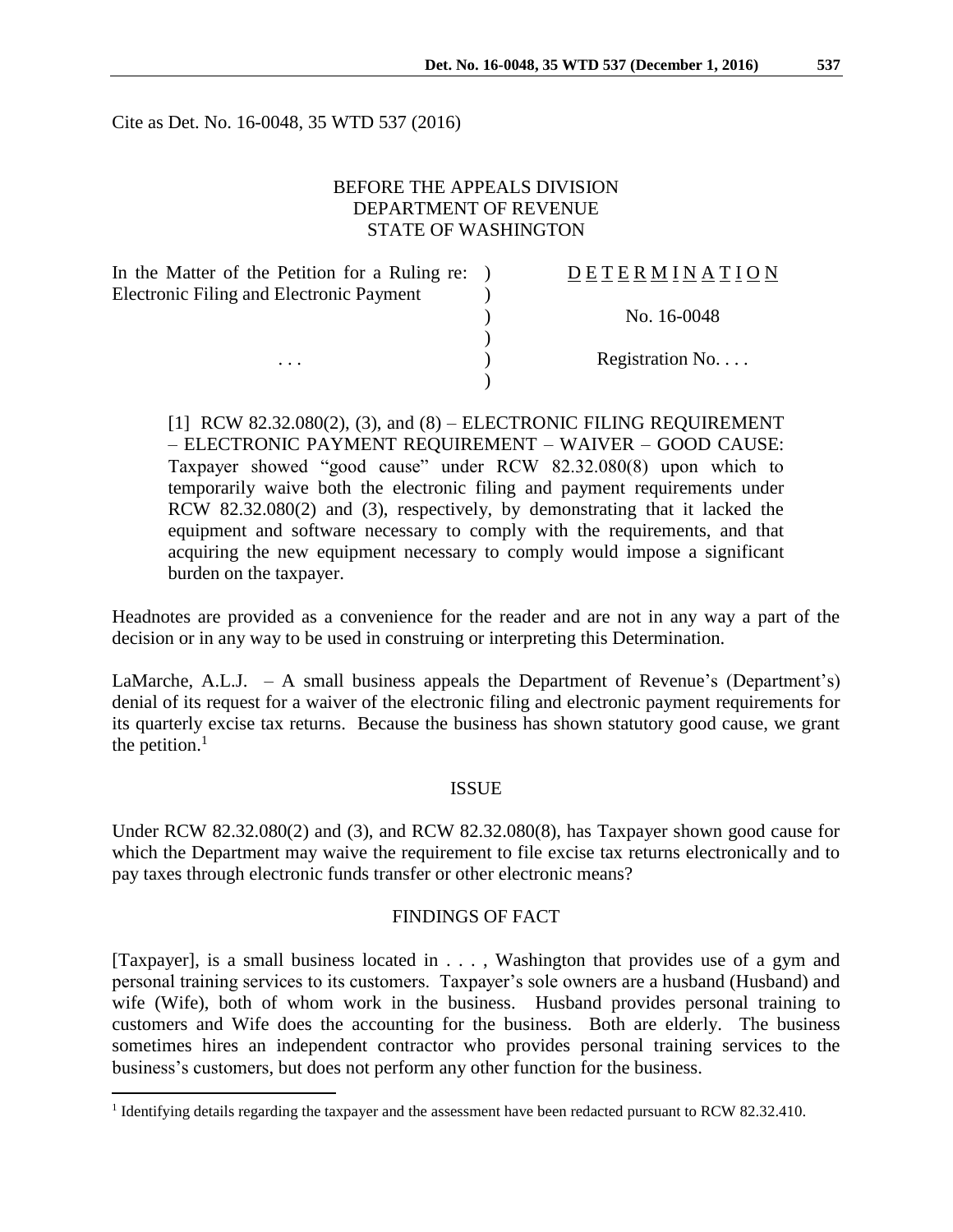Taxpayer receives a relatively small amount of income grossing \$ . . . in annual 2013, \$ . . . in 2014, and \$ . . . through Quarter 3, 2015 (Q3/2015). Taxpayer's reporting period is quarterly and it has timely filed and paid its taxes electronically through Q3/2015.

Wife was recently diagnosed with cancer and has been undergoing treatment. She is experiencing significant deterioration in both her physical and mental health. Wife's eyesight is also deteriorating and she now has difficulty performing tasks she was able to do in the past.

The business's computer recently began to malfunction and no longer interfaces correctly with the Department's electronic filing system. Also, the computer's screen has a tendency to go blank after all data entry has been entered and all data is lost, requiring all of the data to be reentered. Although the couple has recently filed and paid the business's tax returns electronically, they have experienced great difficulty and have spent a great deal of time on the telephone with the Department walking through the filing process step-by-step. The electronic filing process for Q3/2015 took four hours. In contrast, Wife is able to complete a paper tax form, using the same data used in the electronic filing process, in approximately 15 minutes.

At the telephone hearing on December 22, 2015, Husband indicated that caring for Wife and having less help in the business makes it difficult to keep the business going and makes it very difficult for either Husband or Wife to expend the time, energy, and resources necessary to purchase another computer and software, or to work through the technical difficulties in the existing system. Husband also indicates that the business is unable to afford hiring a Certified Public Accountant or other professional to prepare and file the business tax returns.

Taxpayer requested a waiver of the electronic filing and payment requirements, indicating that filing and paying taxes electronically was too frustrating and time consuming. The Department denied the request in a letter dated September 10, 2015, indicating that the request was denied on information Taxpayer provided, but did not otherwise explain the basis for denial. Taxpayer filed an appeal on October 2, 2015.

# ANALYSIS

For Taxpayers filing tax returns with the Department on a quarterly or more frequent basis, RCW 82.32.080(2) requires that "payment of the tax must be made by electronic funds transfer." RCW 82.32.080(3)(a) requires that "returns must be filed electronically using the department's online tax filing service or other method of electronic reporting as the department may authorize."

The Department is authorized to waive, temporarily or permanently, the electronic filing and payment requirements for a particular taxpayer, or class of taxpayers, for good cause. RCW 82.32.080(2)(b); RCW 82.32.080(3)(b). "Good cause" is statutorily defined to mean the inability of a taxpayer to comply with the electronic payment requirement because:

(i) Taxpayer does not have the equipment or software necessary to enable it to comply;